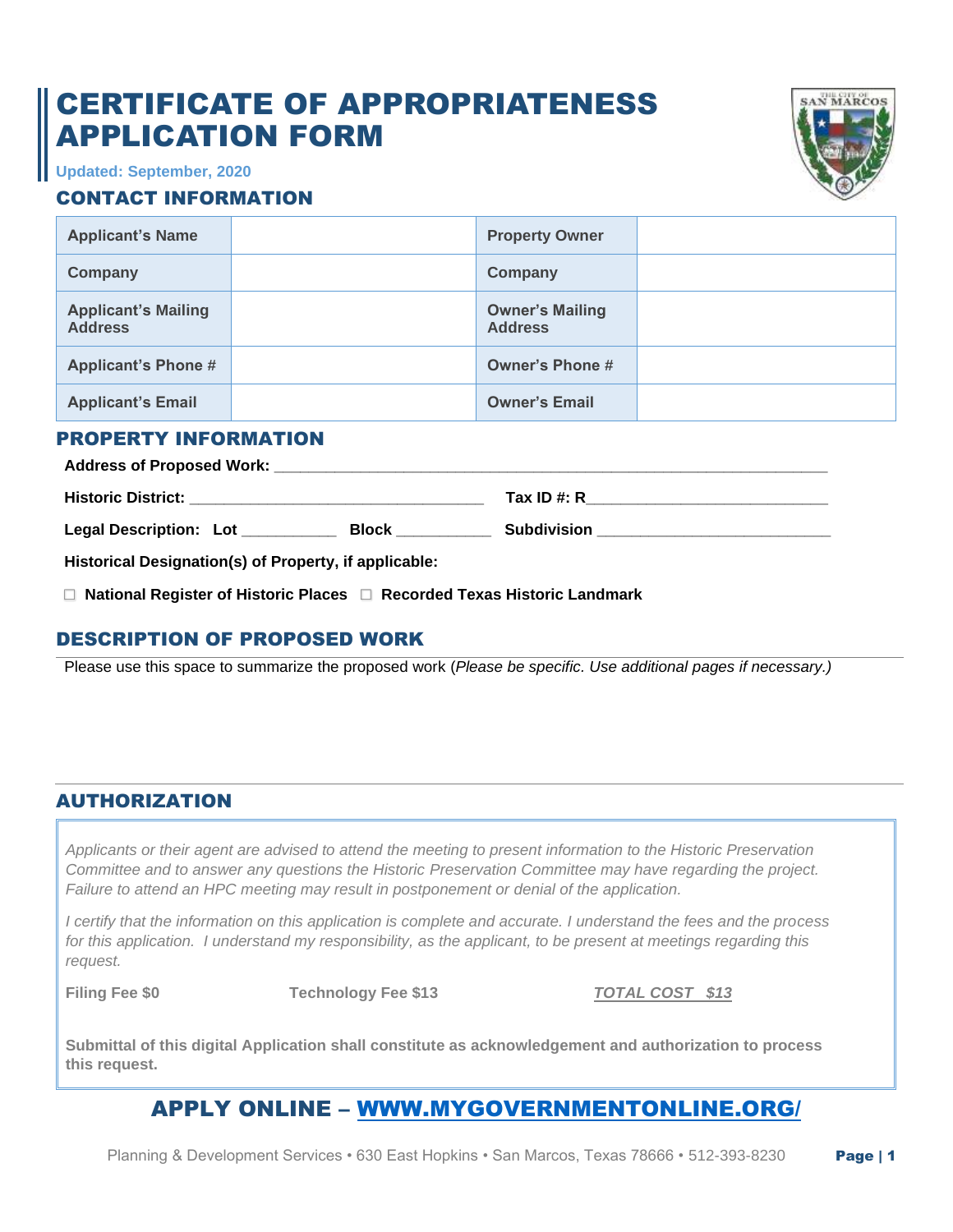## **AGREEMENT TO THE PLACEMENT OF NOTIFICATION SIGNS AND ACKNOWLEDGEMENT OF NOTIFICATION REQUIREMENTS**

The City of San Marcos Development Code requires public notification in the form of notification signs on the subject property, published notice, and / or personal notice based on the type of application presented to the Planning Commission and / or City Council.

- Notification Signs: if required by code, staff shall place notification signs on each street adjacent to the subject property and must be placed in a visible, unobstructed location near the property line. It is unlawful for a person to alter any notification sign, or to remove it while the request is pending. However, any removal or alteration that is beyond the control of the applicant shall not constitute a failure to meet notification requirements. *It shall be the responsibility of the applicant to periodically check sign locations to verify that the signs remain in place had have not been vandalized or removed. The applicant shall immediately notify the responsible official of any missing or defective signs. It is unlawful for a person to alter any notification sign, or to remove it while the case is pending; however, any removal or alteration that is beyond the control of the applicant shall not constitute a failure to meet notification requirements.*
- Published Notice: if required by code, staff shall publish a notice in a newspaper of general circulation in accordance with City Codes and the Texas Local Government Code. *If, for any reason, more than one notice is required to be published it may be at the expense of the applicant. The renotification fee shall be \$91 plus a \$13 technology fee.*
- Personal Notice: if required by code, staff shall mail personal notice in accordance with City Codes and the Texas Local Government Code. *If, for any reason, more than one notice is required to be mailed it may be at the expense of the applicant. The renotification fee shall be \$91 plus a \$13 technology fee.*

*I have read the above statements and agree to the required public notification, as required, based on the attached application. The City's Planning and Development Services Department staff has my permission to place signs, as required, on the property and I will notify City staff if the sign(s) is/are damaged, moved or removed. I understand the process of notification and public hearing and hereby submit the attached application for review by the City.* 

| $\sim$<br>510 | <b>STATISTICS</b><br>Jate<br>---- |  |
|---------------|-----------------------------------|--|
|               |                                   |  |

| <b>Print Name:</b> |
|--------------------|
|--------------------|

Form Updated October, 2019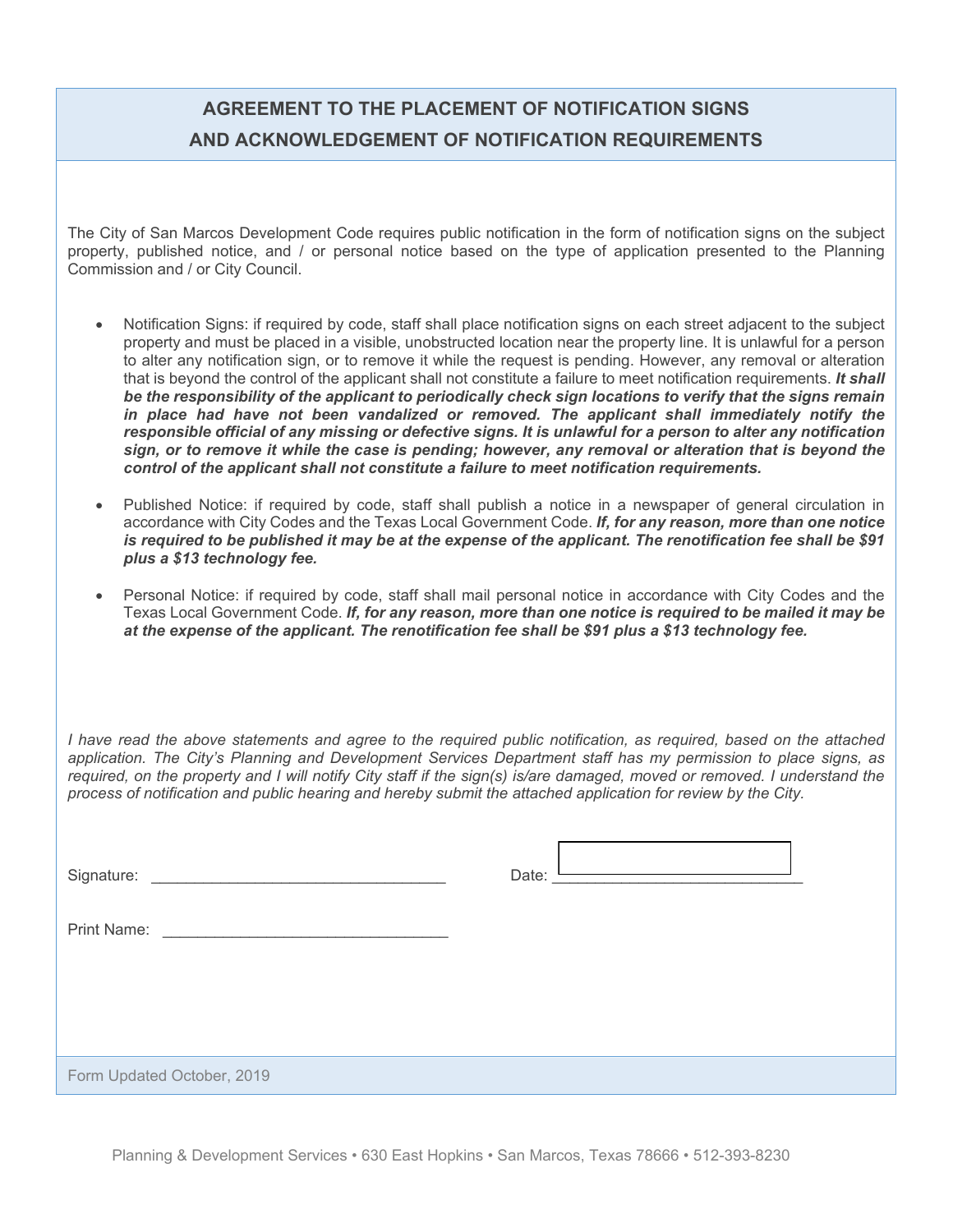#### **PROPERTY OWNER AUTHORIZATION**

|                                                                                                                                                                                                                               | (company, if applicable) acknowledge that I/we |
|-------------------------------------------------------------------------------------------------------------------------------------------------------------------------------------------------------------------------------|------------------------------------------------|
| am/are the rightful owner of the property located at                                                                                                                                                                          |                                                |
| dentification of the contract of the contract of the contract of the contract of the contract of the contract of the contract of the contract of the contract of the contract of the contract of the contract of the contract |                                                |
|                                                                                                                                                                                                                               |                                                |
|                                                                                                                                                                                                                               |                                                |
|                                                                                                                                                                                                                               |                                                |
|                                                                                                                                                                                                                               |                                                |
|                                                                                                                                                                                                                               |                                                |
| the Responsible Official / Department on my behalf throughout the process.                                                                                                                                                    |                                                |
|                                                                                                                                                                                                                               |                                                |
|                                                                                                                                                                                                                               |                                                |
|                                                                                                                                                                                                                               |                                                |
|                                                                                                                                                                                                                               | Date: L                                        |
|                                                                                                                                                                                                                               |                                                |
|                                                                                                                                                                                                                               |                                                |
|                                                                                                                                                                                                                               |                                                |
|                                                                                                                                                                                                                               |                                                |
|                                                                                                                                                                                                                               | Date:                                          |
|                                                                                                                                                                                                                               |                                                |
|                                                                                                                                                                                                                               |                                                |
|                                                                                                                                                                                                                               |                                                |
| Form Updated October, 2019                                                                                                                                                                                                    |                                                |